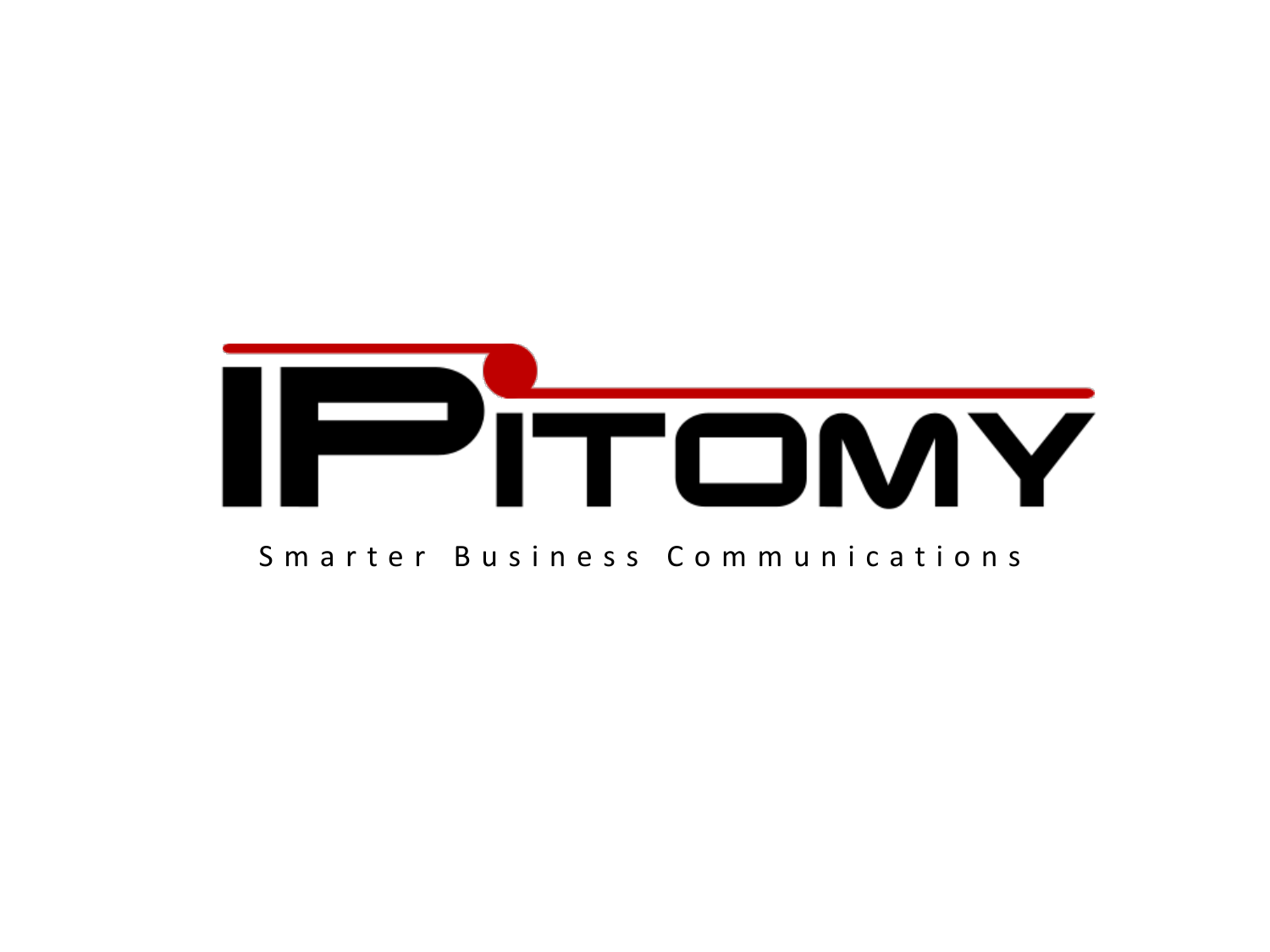

### **Introducing IPitomy HD Phones**

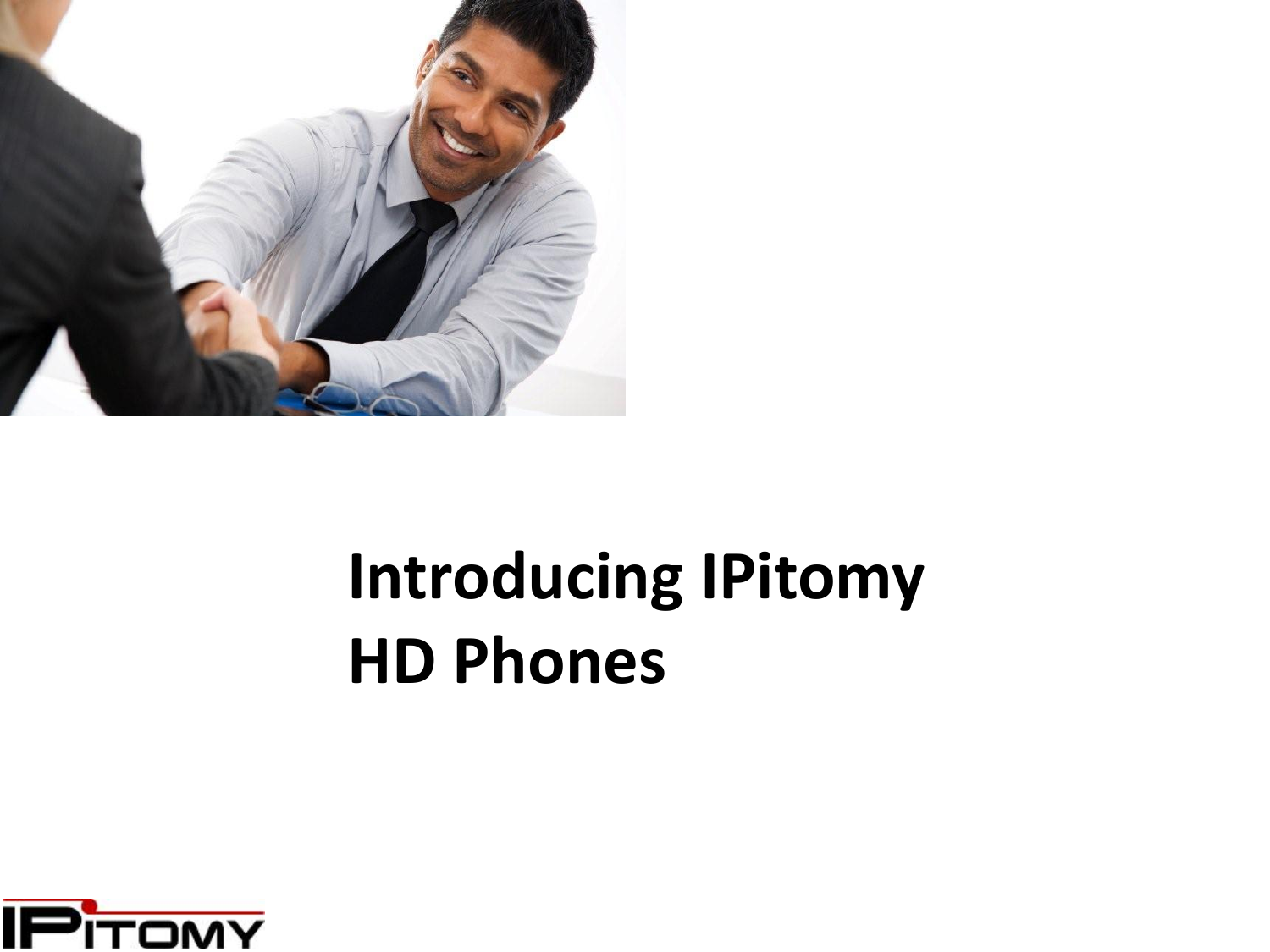

In the past 12 months, IPitomy has added 61 significant features.

Adding 5 new phones to our lineup

Improved the IP1200/IP1100 housing

Committed to being the most competitive and feature rich product



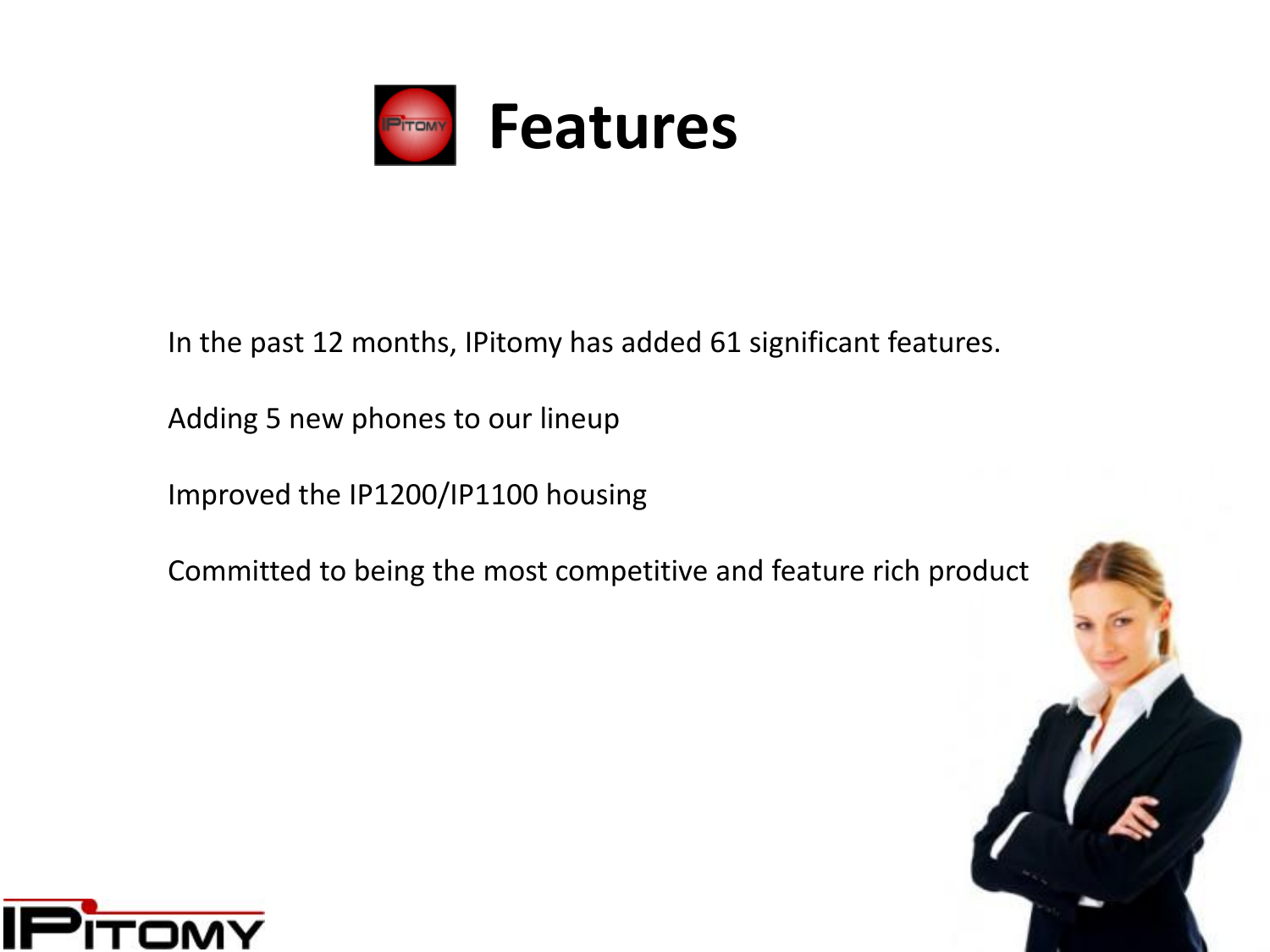#### Smarter Business Communications

| <b>HD Phone Series</b>                      |              | <b>HD Phone Series - Features</b>                                        |                      |
|---------------------------------------------|--------------|--------------------------------------------------------------------------|----------------------|
| 1-SIP Line                                  | <b>IP210</b> | <b>HD Audio</b>                                                          |                      |
| 2-SIP Line                                  | <b>IP320</b> | Adjustable Desk/Wall Stand                                               |                      |
| 2-SIP Line, WiFi                            | WI320        | <b>Multiple Headset connectors</b><br>$3.5in-PC$<br>(Mic/Spkr)<br>$RJ-9$ |                      |
| 4-SIP Line                                  | <b>IP410</b> |                                                                          |                      |
|                                             |              |                                                                          | <b>USB</b> (future)  |
| 8-SIP Line, Graphic Color<br><b>Display</b> | <b>IP620</b> | <b>Two Headset Modes</b>                                                 | • Seated<br>• Normal |

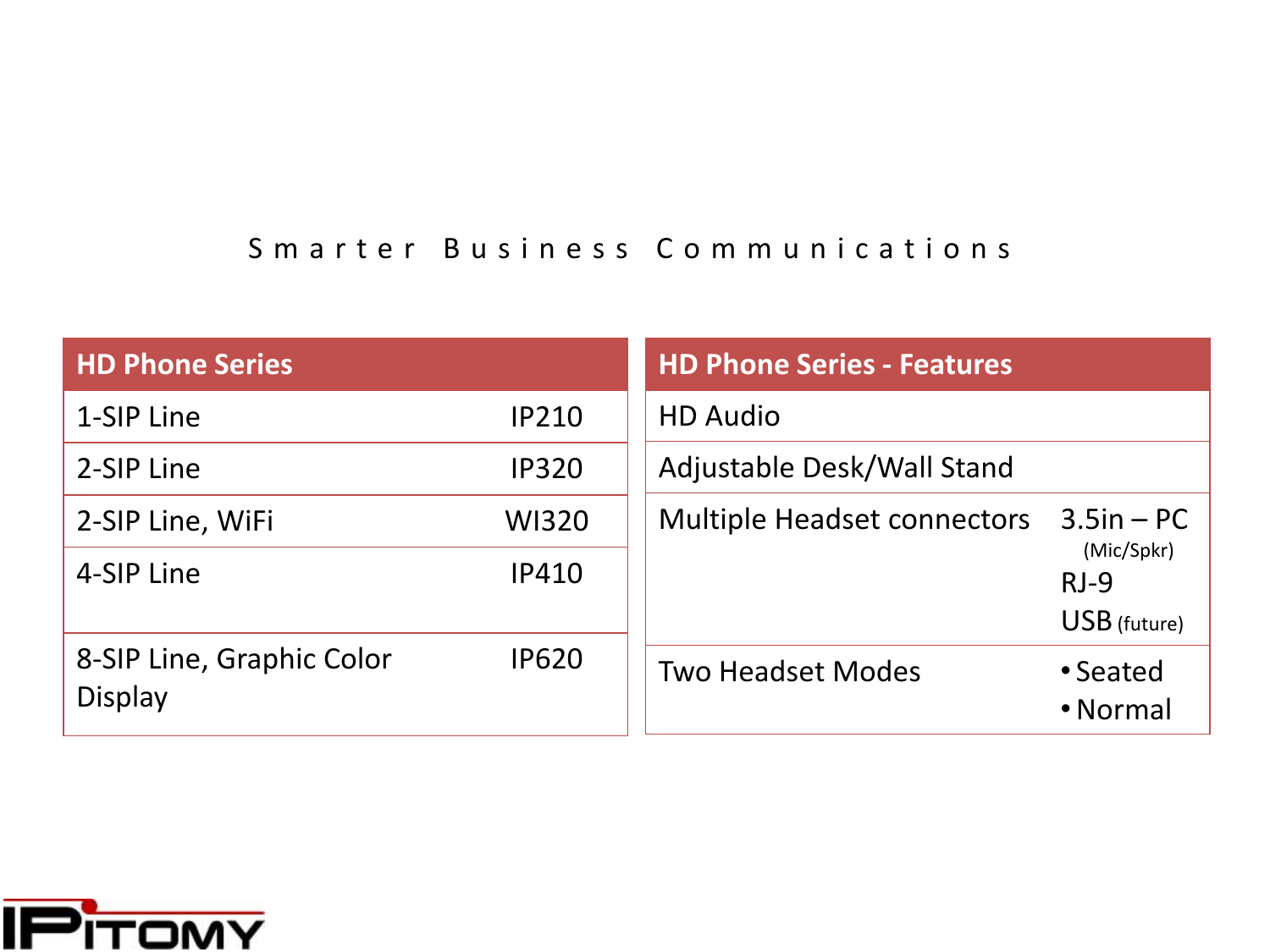#### **HD Audio**



First and foremost, the IPitomy HD phones had to have the best audio on the market. The HD phones use wideband speech codecs which encode 7.1KHz of the voice spectrum instead of the standard 3.4KHz. This doubles the bandwidth for communications and elevates voice quality substantially. Combine HD audio with IPitomy's acoustically tuned housing, and the end result is industry-leading speakerphone clarity.

g.722 codec provides HD audio and takes up no more bandwidth than the standard g.711 codec.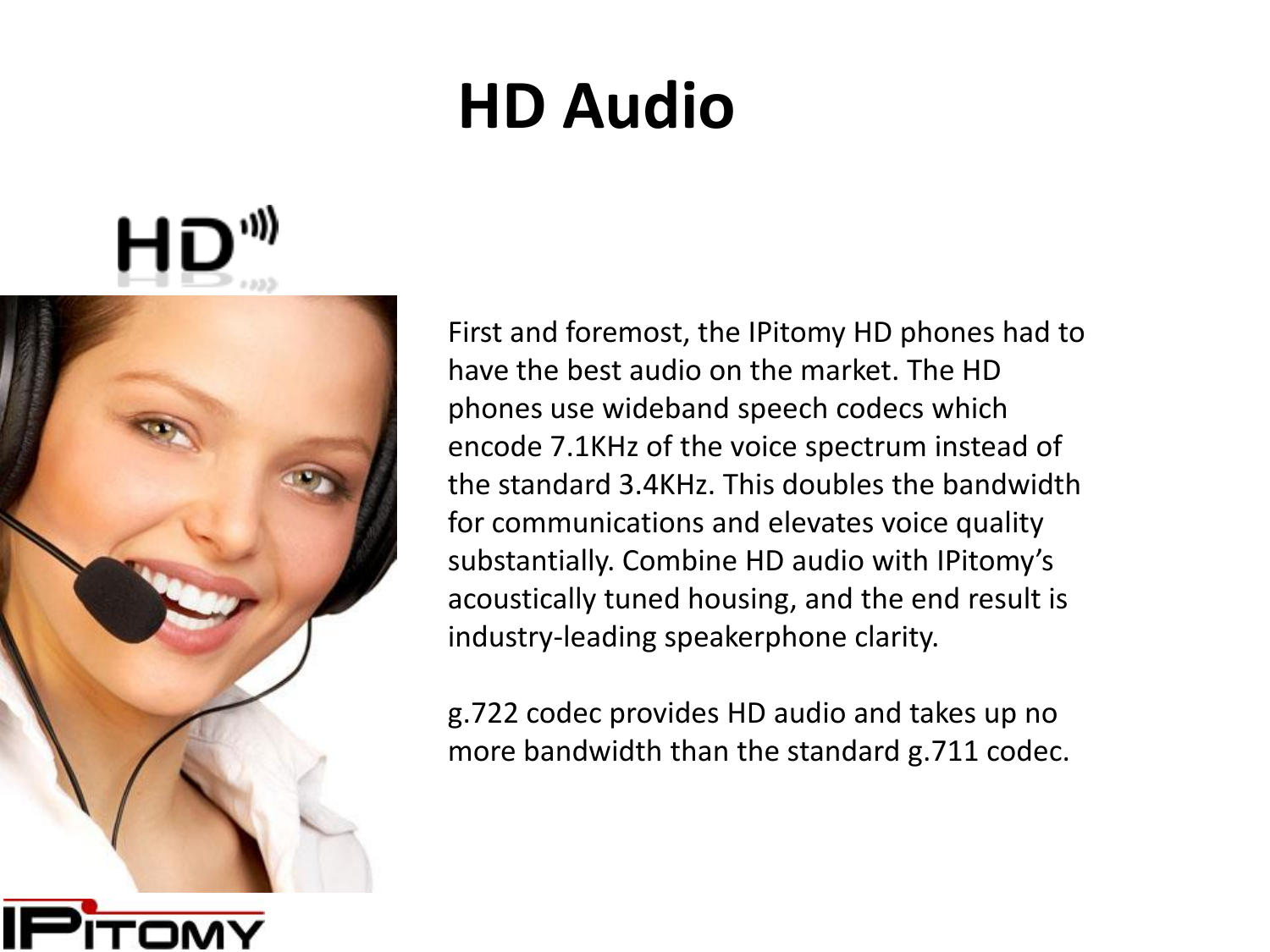#### Adjustable Stand

Meets the Needs of any User



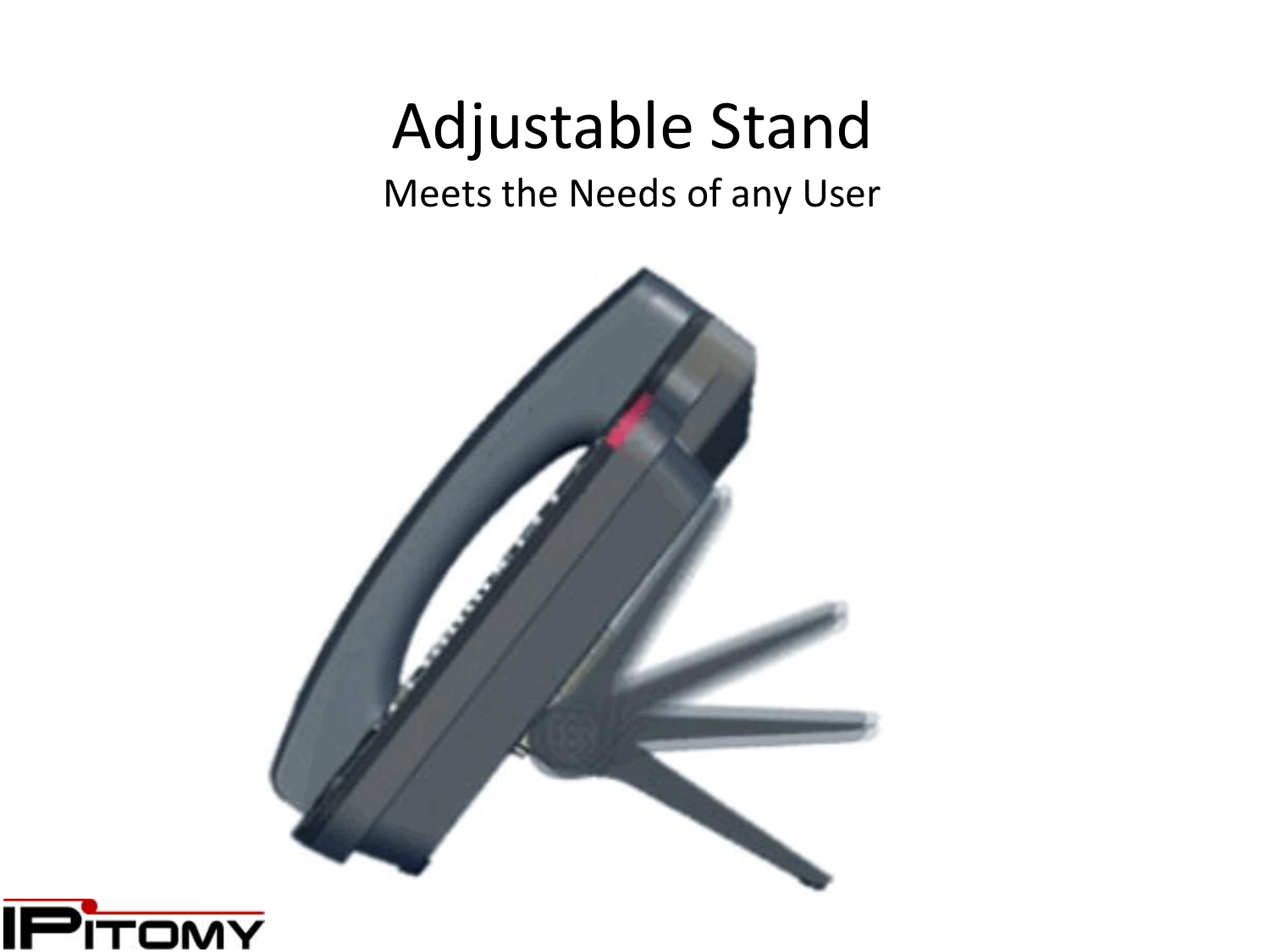## Rear of Phone Wall Mounting Position



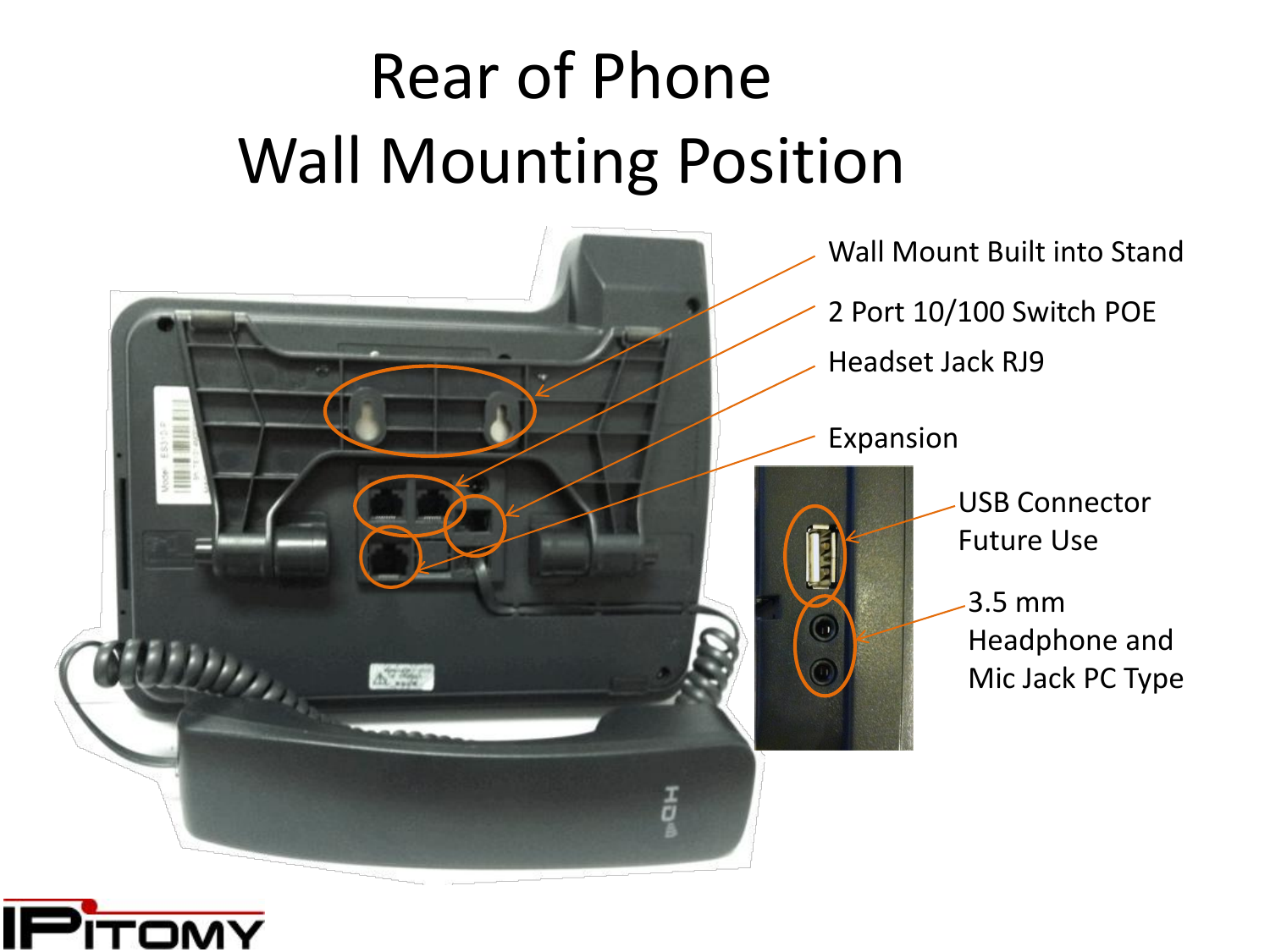### Button Mapping and Label Creation

Print labels from The PBX button Programming Page

Use IPitomy Provided Die Cut labels or Plain paper

Program Buttons In the PBX

Use Mass Editing In the PBX to Create groups of labels at one time

| <b>Key Type</b><br># | Label                            | Value                 |
|----------------------|----------------------------------|-----------------------|
| <b>BLF</b>           | Tonie<br>▼                       | 299: Tonie Office     |
| <b>BLF</b>           | EJ<br>▼                          | 2207:EJ Donovan       |
| <b>BLF</b>           | Paul<br>$\overline{\phantom{a}}$ | 2233: Paul Falanga    |
| Park                 | Park<br>▼                        |                       |
| <b>BLF</b>           | Mike<br>▼                        | 2217: Mike Lunn       |
| <b>BLF</b>           | David<br>۰                       | 2210:David Lindsey    |
| <b>BLF</b>           | John<br>$\overline{\phantom{a}}$ | 2211:John Wolfe       |
| <b>BLF</b>           | Elaine<br>▼                      | 2208: Elaine Blodgett |
| <b>BLF</b>           | Victor<br>▼                      | 2218: Victor Hassab   |
| <b>BLF</b>           | P701<br>▼                        | 701: Park_701         |
| 10 BLF               | P702<br>▼                        | 702: Park_702         |
| 11 BLF               | P703<br>▾┆                       | 703: Park_703         |

**Expansion Modules** 

Save Save and Configure

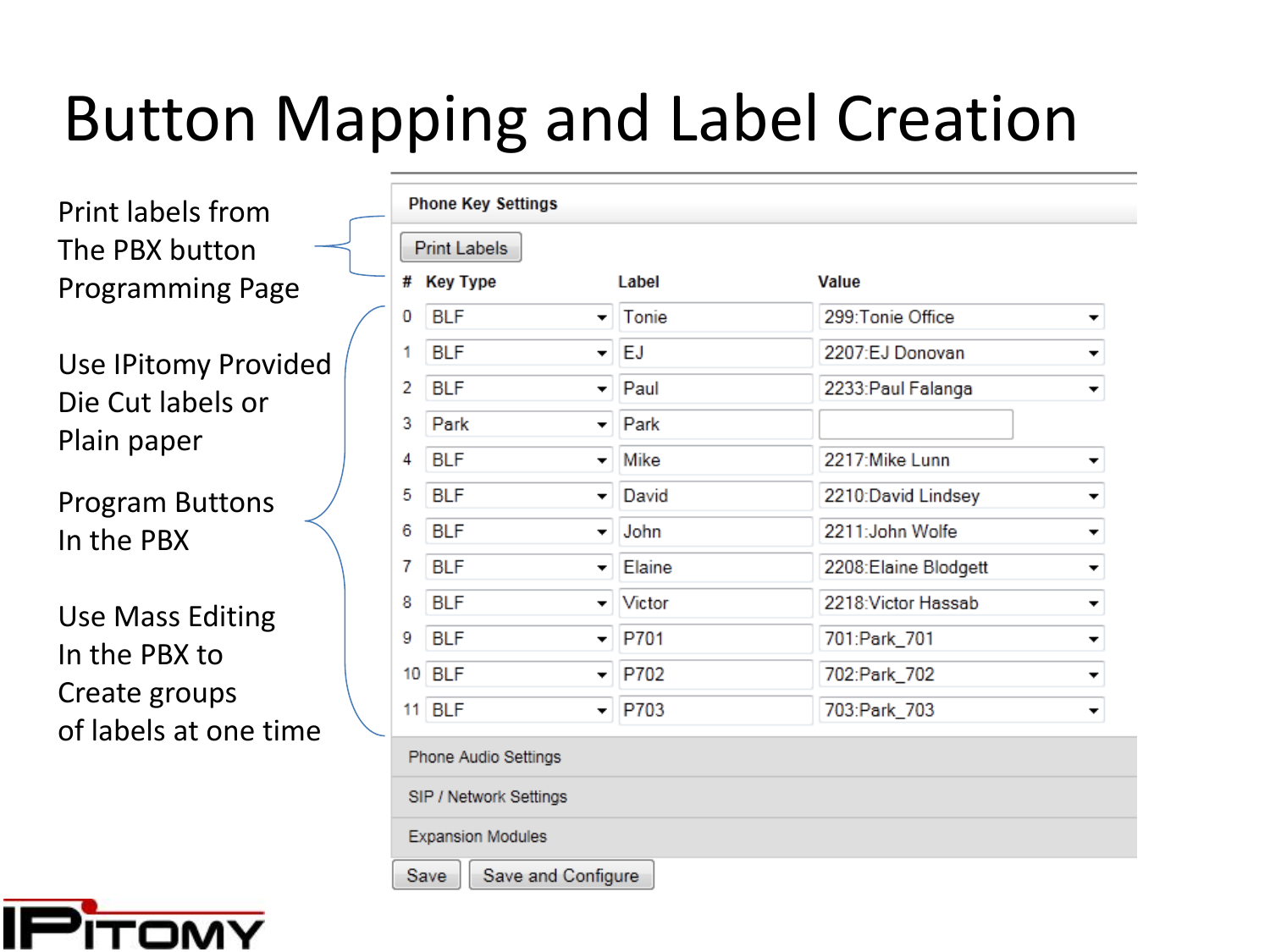## Consistent Human Interface Elements



Button placement is consistent among all phones

Big Red Button to answer and hang up on speaker phone

Soft Keys

All clear button to easily navigate back to original menu screen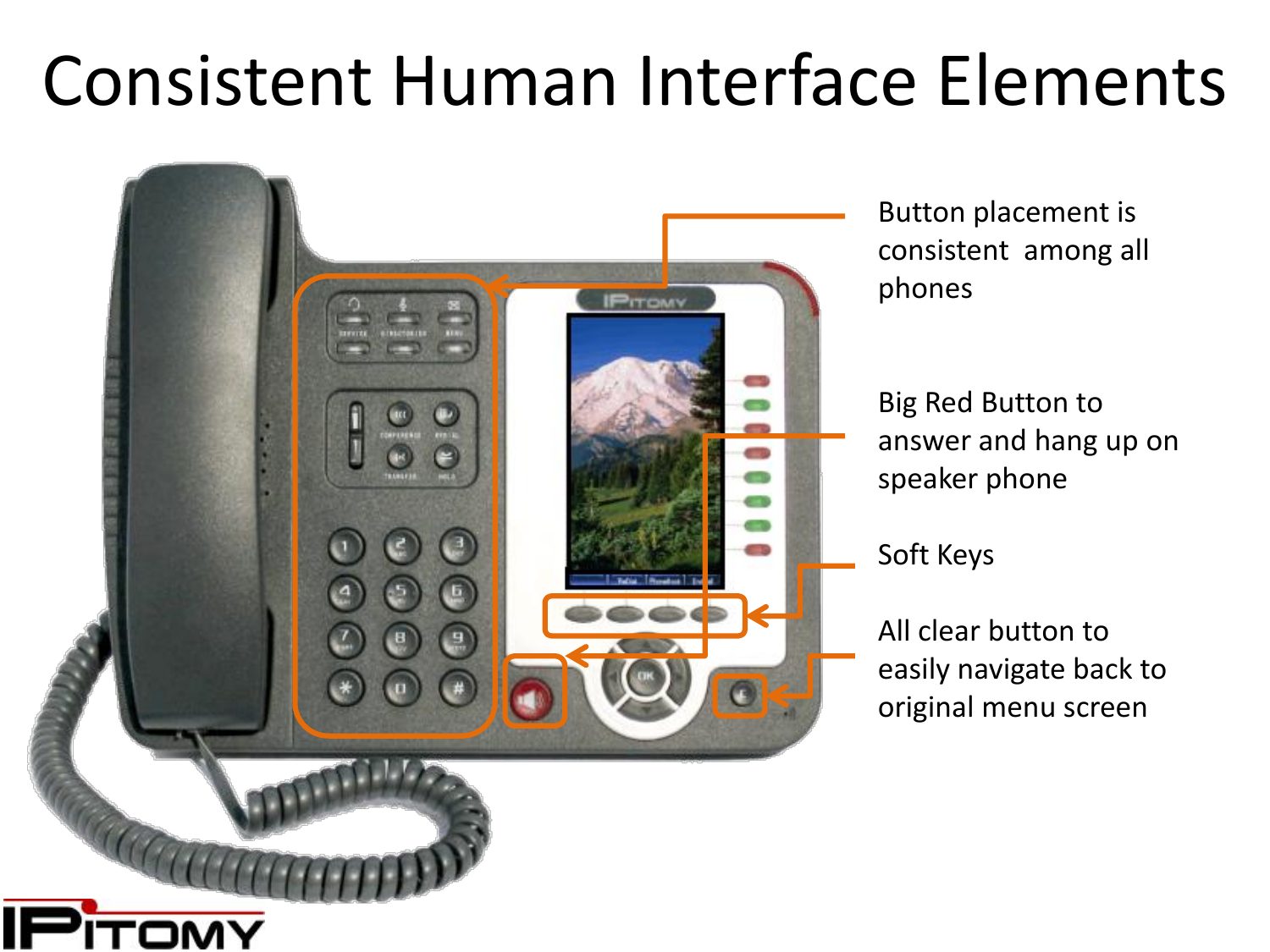

- 480 X 272 HD Color LCD
- 8 SIP Accounts
- XML Phone Book
- Adjustable Stand
- Integrated Wall mount
- Upload Screen Pictures
- High Definition Voice
- 2 Headset Ports
- 6 Expansion Modules up to 192 keys
- Power Over Ethernet
- Customizable Screen Saver

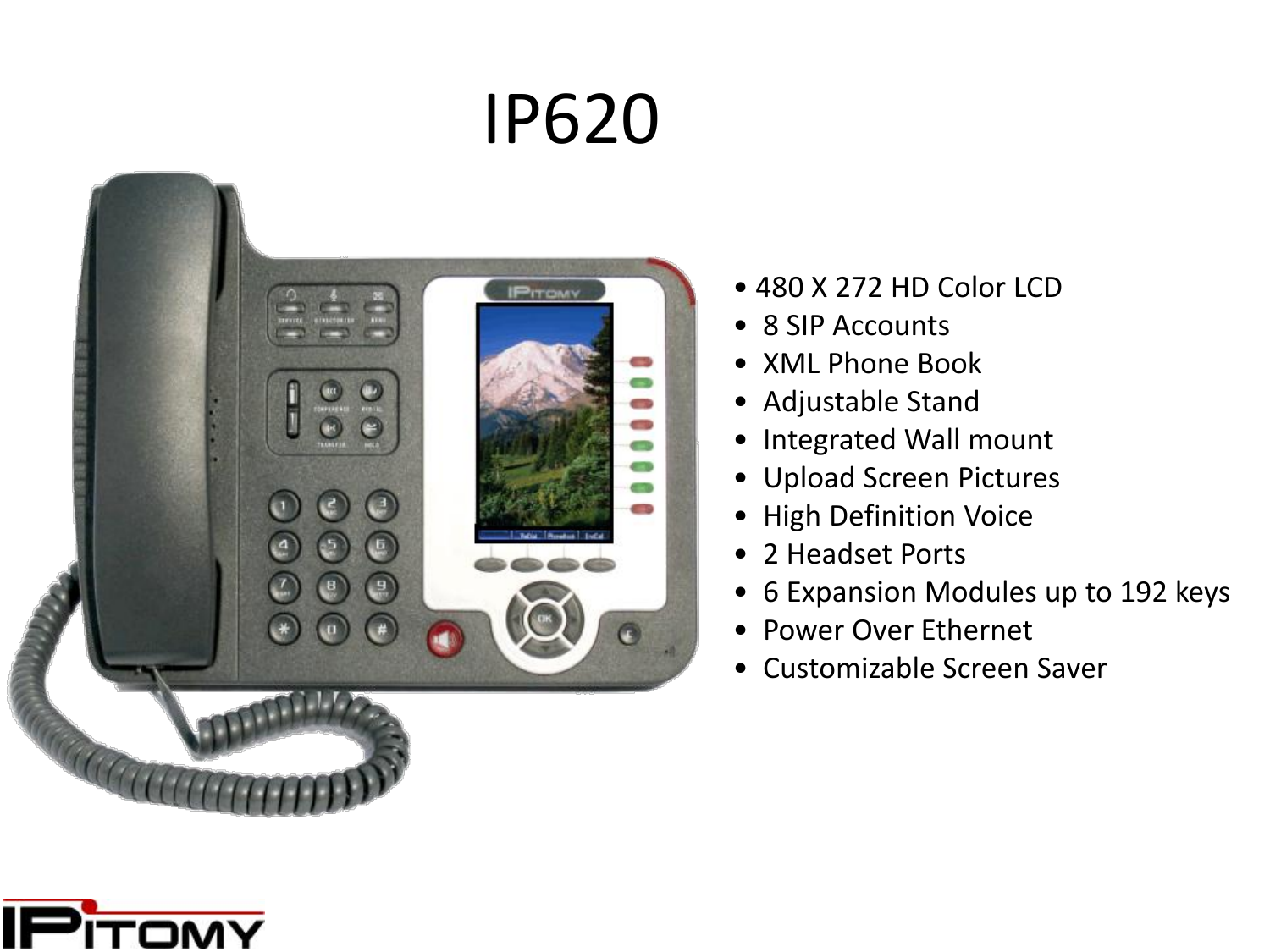

- 240 X 160 Graphic LCD
- 4 SIP Accounts
- XML Phone Book
- Adjustable Stand
- Integrated Wall Mount
- 8 programmable keys
- High Definition Voice
- 2 Headset Ports
- 6 Expansion Modules up to 192 keys
- Power Over Ethernet

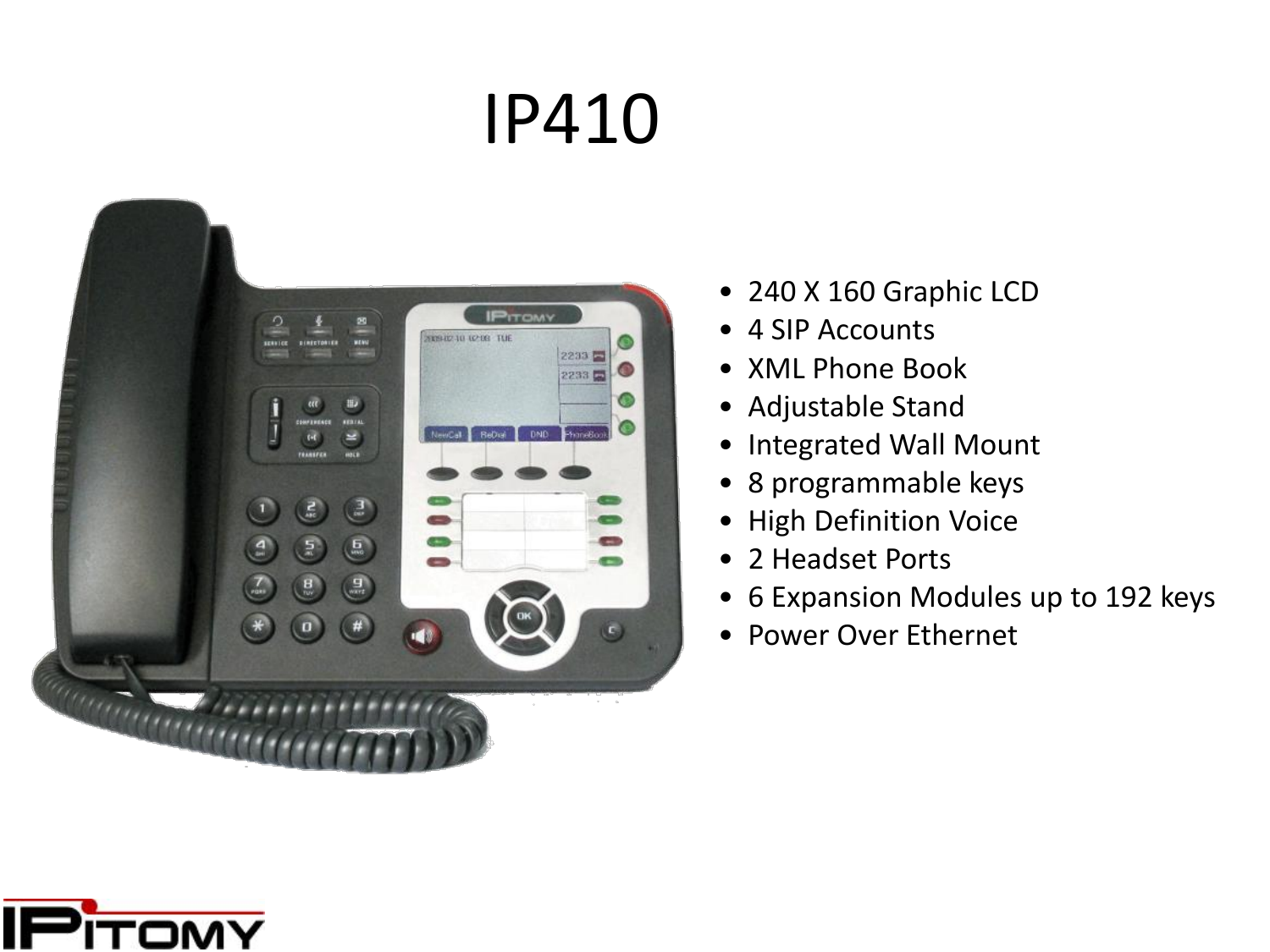

- 128 X 64 Graphic LCD
- 2 SIP Accounts
- XML Phone Book
- Adjustable Stand
- Integrated Wall Mount
- 12 programmable keys
- High Definition Voice
- 2 Headset Ports
- Available 802.11 Option
- Power over Ethernet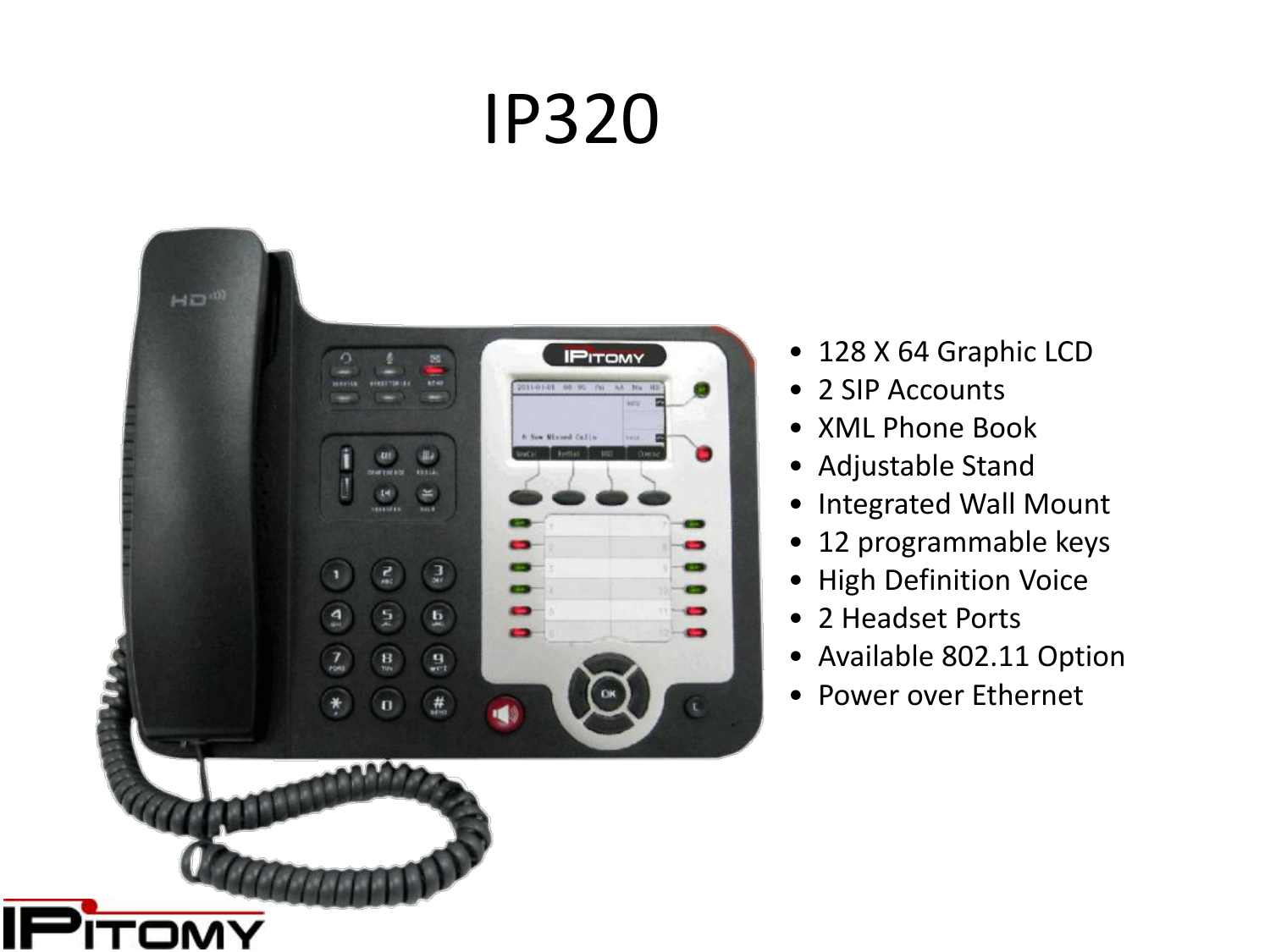# WI320



- 128 X 64 Graphic LCD
- 2 SIP Accounts
- XML Phone Book
- Adjustable Stand
- Integrated Wall Mount
- 12 programmable keys
- High Definition Voice
- 2 Headset Ports
- Available 802.11 Option
- WI-FI 802.11N
- Wall Transformer Included
- When cabling is a challenge
- Temporary and mobile use
- Remote Phone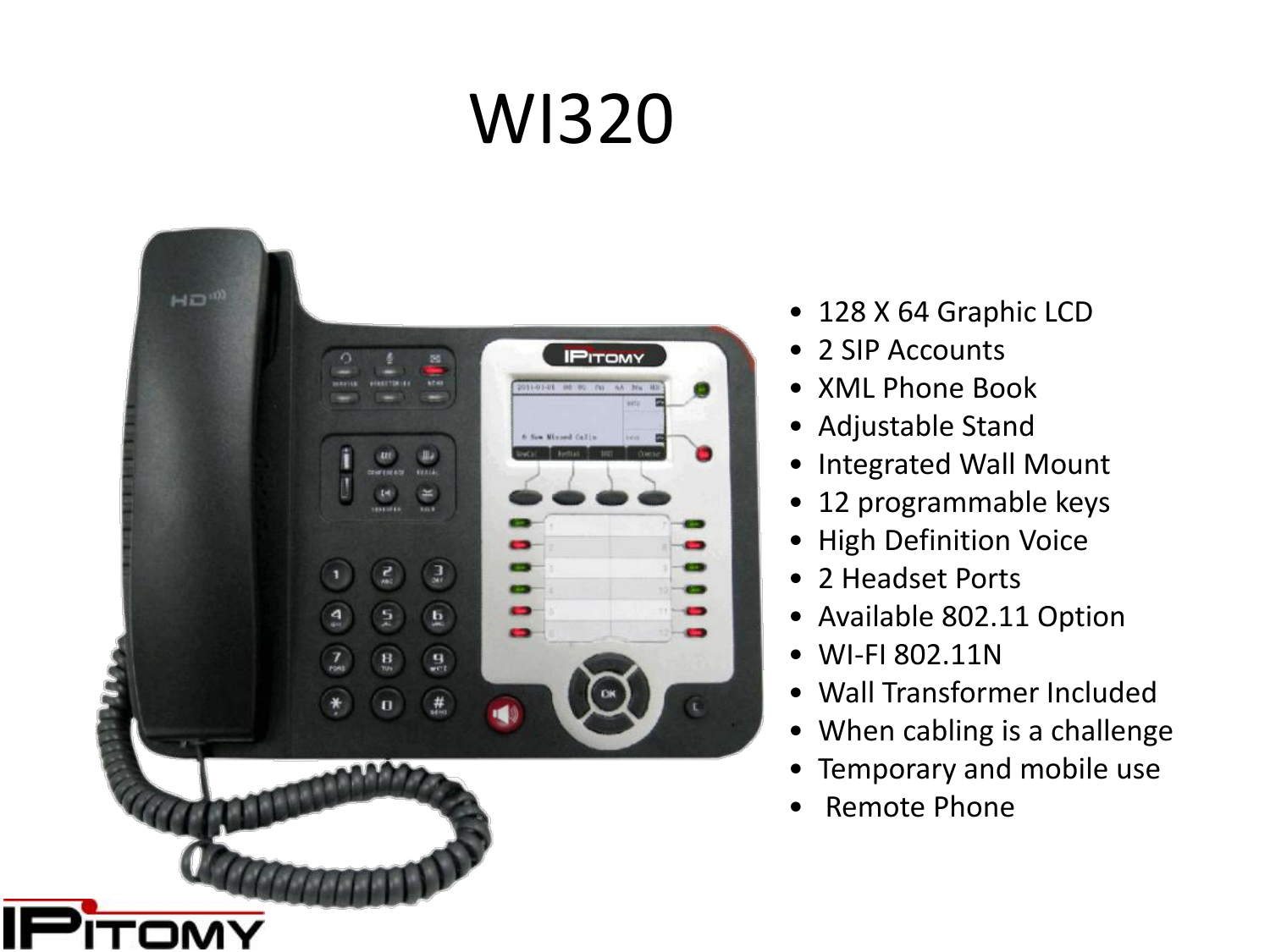![](_page_13_Picture_1.jpeg)

- 16 X 2 Graphic LCD
- 1 SIP Accounts
- XML Phone Book
- Fixed Stand
- Designed for Public areas
- High Definition Voice
- Headset Port RJ-9
- Power Over Ethernet

![](_page_13_Picture_10.jpeg)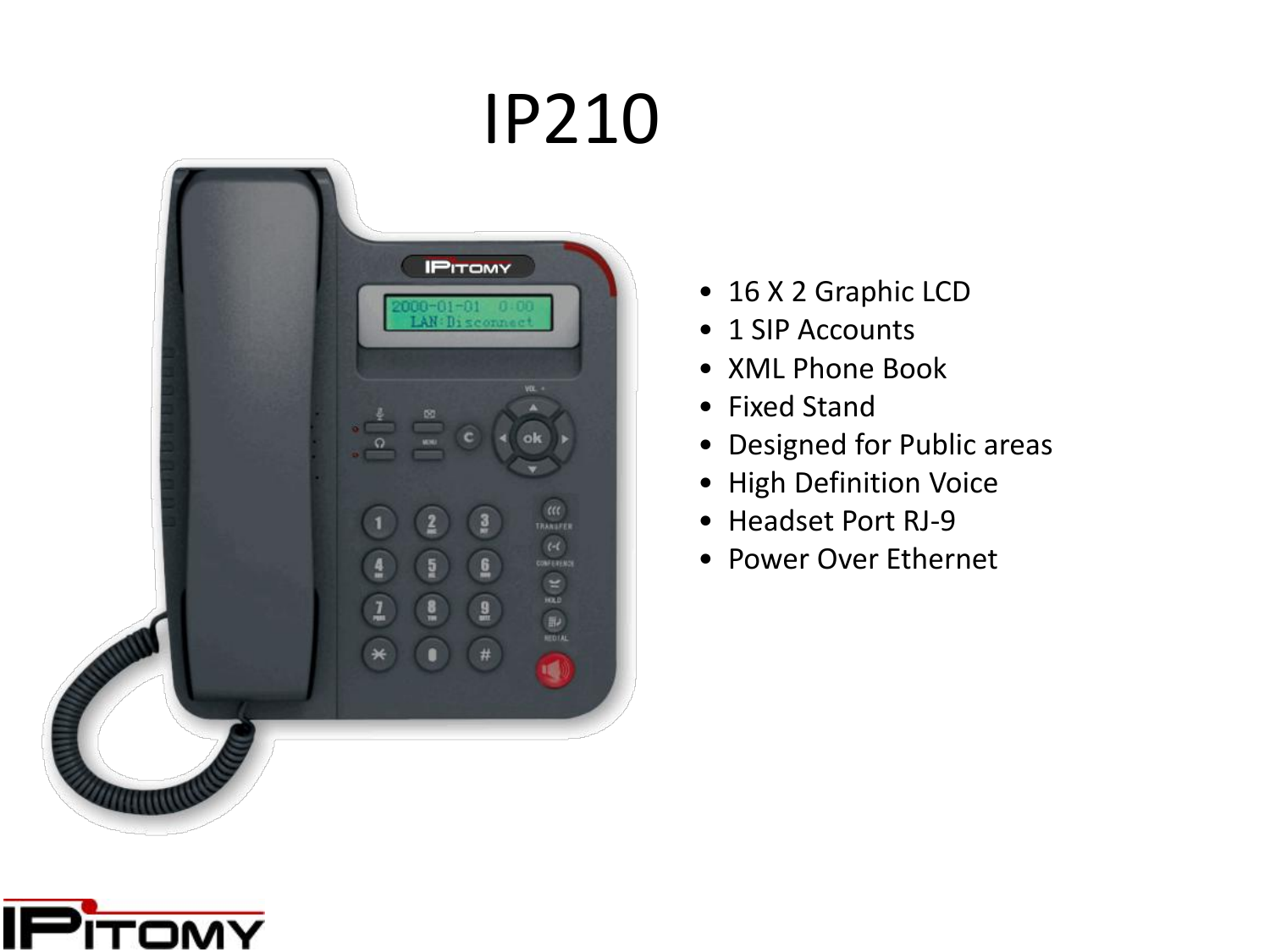## IPX32

![](_page_14_Figure_1.jpeg)

#### **Expansion Modules**

Expand the IP620 and IP410 to meet the needs of your application. Add up to 6 Expansion Modules. Each Expansion Module has 32 Programmable Buttons. Expansion Modules can be programmed to be speed dials, busy lamps and feature keys.

Use of more than 4 modules requires optional power supply.

![](_page_14_Picture_5.jpeg)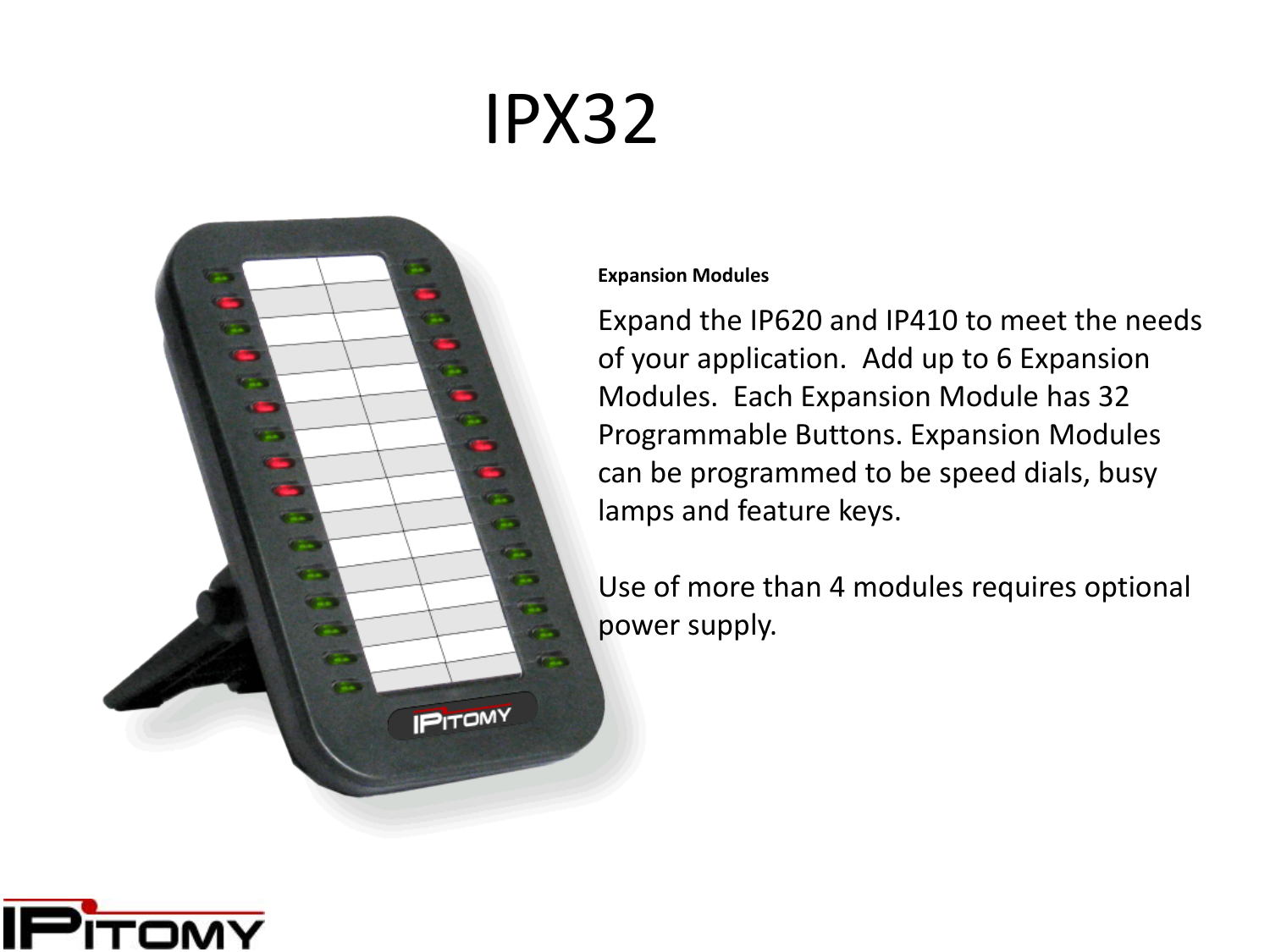### Glass Phone

![](_page_15_Picture_1.jpeg)

Imagine a desk phone for your office that gets smarter over time, not obsolete. A desk phone with access to thousands of the latest and greatest applications. Things like Salesforce integration, instant computer screen sharing, tap to dial, and visual voicemail, just to mention a few. Introducing the Glass IP phone, the world's first desk phone built on the Android Platform.

![](_page_15_Picture_3.jpeg)